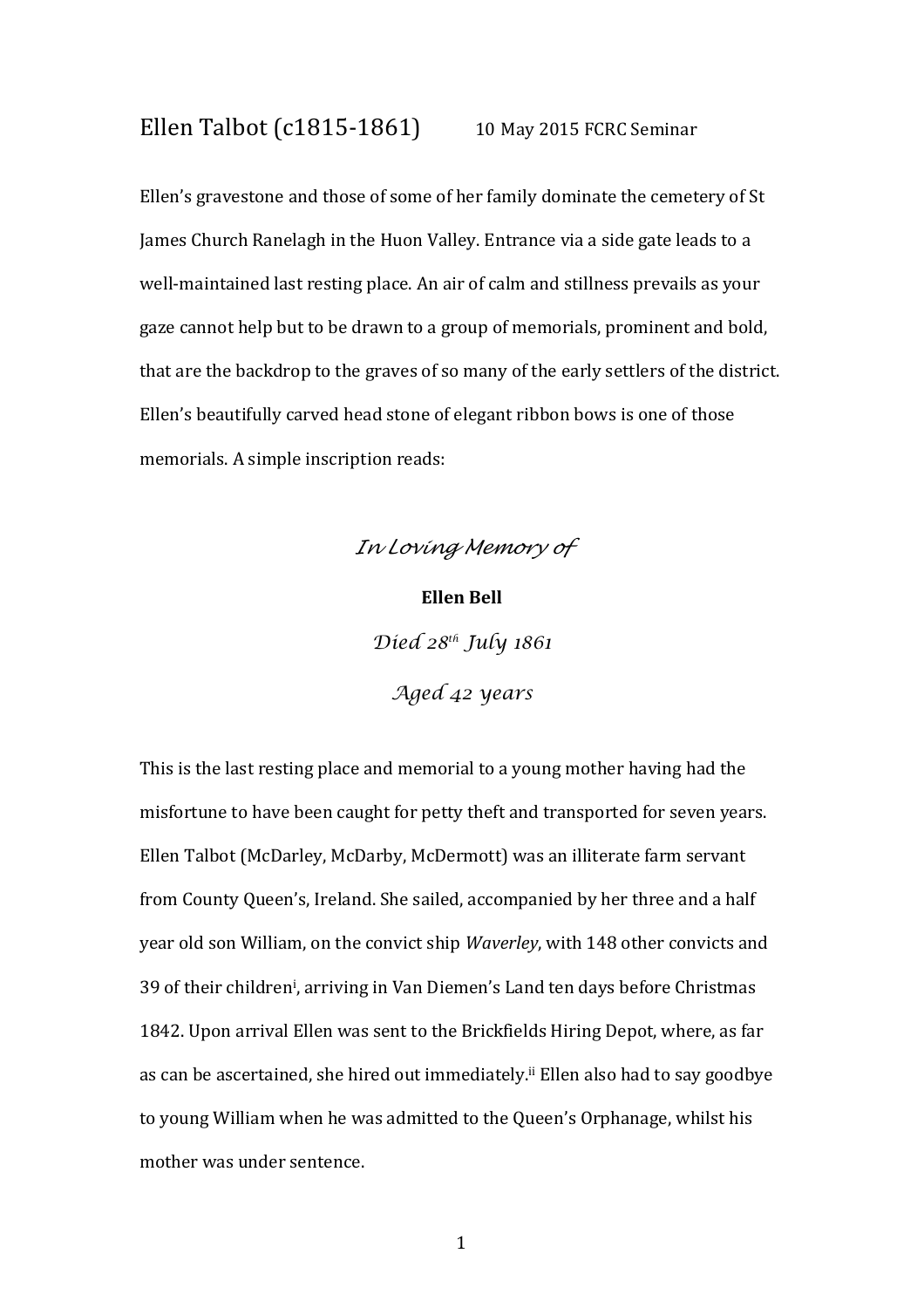Ellen was well behaved during the voyage and her only crime once in the colony was for neglect of duty and absconding in 1844. On 21 December 1844 the Convict Department posted in the Colonial Times Ellen's Ticket of Leaveiii and just under a year later her son William was discharged into her care.iv From here she disappears briefly from the records, her whereabouts unknown, until she appears as the wife of farmer John Bell of Woodstock. No certification of marriage has been found to date, but to have had the means to look after William it is most likely that she was in a relationship with John at the time of collecting her son from the Orphan School.

Well located on the banks of the Huon River, Woodstock was an estate of some seventeen hundred acres belonging to a Mr John Kellaway, who employed tenant farmers and ran a dairy farm, the produce from which was sent to Hobart Town.<sup>y</sup> It was in this picturesque setting on the Huon River that John and Ellen Bell and young William, began their lives together along with almost 37 other, mostly tenant farmers.vi

The Huon Valley was fast developing into a thriving area, gaining notoriety, especially, for farming and logging. Ellen's future lay amid a community, where the population of this small township south of Hobart Town, then known as Victoria, was on the increase. A Special Correspondent for the Mercury newspaper expressed his enthusiasm, when he wrote that Victoria was:

'Within easy distance to the capital [Hobart Town], approached by a road which, for grandeur and variety of scenery, is, perhaps, excelled by none in the colony…If Victoria was not the original home of the apple, it ought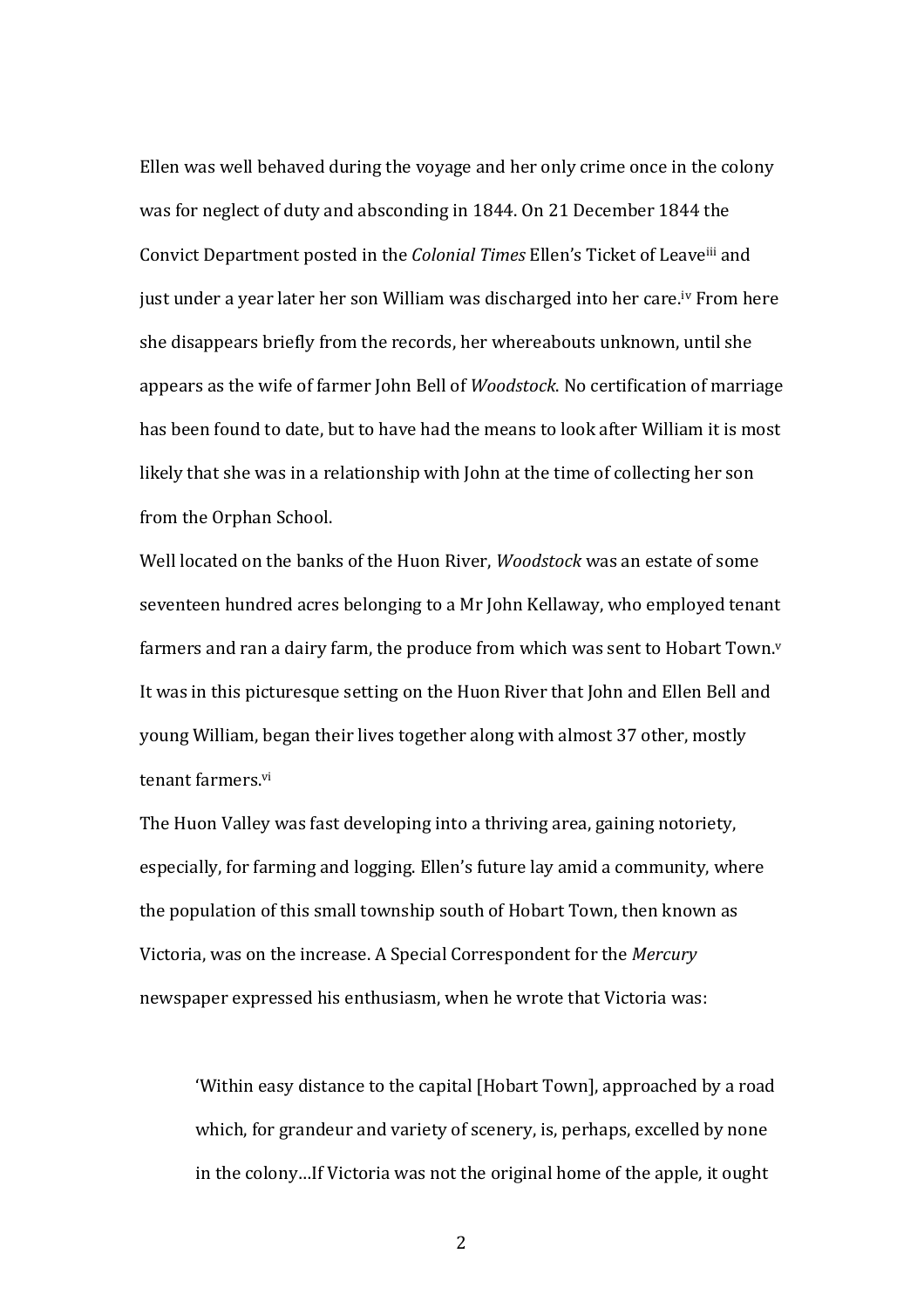to have been. Apple trees thrive on the banks of the Upper Huon as vigorously as gum trees…'vii

Ellen now had an opportunity to start over and raise her son amid a community set to prosper. The area also thronged with numerous sawmills each turning out thousands of feet of timber weekly, not the least of it being the famous Huon Pine, endemic to area. 'In the mid 1800s Huon Pine logging was extensive in the Upper Huon and Picton Rivers.' viii Stock raising, dairy farms, sheep, raspberries, blackcurrants, hop production, the manufacture of agricultural implements and more; all combined to create employment and feed a community.

Ellen would have worked hard both in the home and out on the farm. I wonder what she thought of living in an area, so sparsely populated, in comparison to her homeland. The 1848 Tasmanian population census of the Huon Police District recorded 2988 souls living in the area, made up of 2069 men and 919 women. In that same year 926 children were born in the district.ix Whereas, in a stark contrast to Ellen's homeland, in 1841 Queen's County, Ireland had a population count of  $154,000$ , albeit on the decrease. $x$ 

Ellen's life and life style had changed forever. Moreover, where she was Roman Catholic, inhabitants of the Huon were predominately Church of England<sup>xi</sup>, as was her husband. Ellen's last resting place is at the Church of England, Ranelagh,<sup>xii</sup> so, it is most likely this was the church she and her family attended. Ellen was not the only emancipated lady living in the area. Caroline Vantileur was a native of Bordeaux (France). In 1834 she married Robert Meredith (also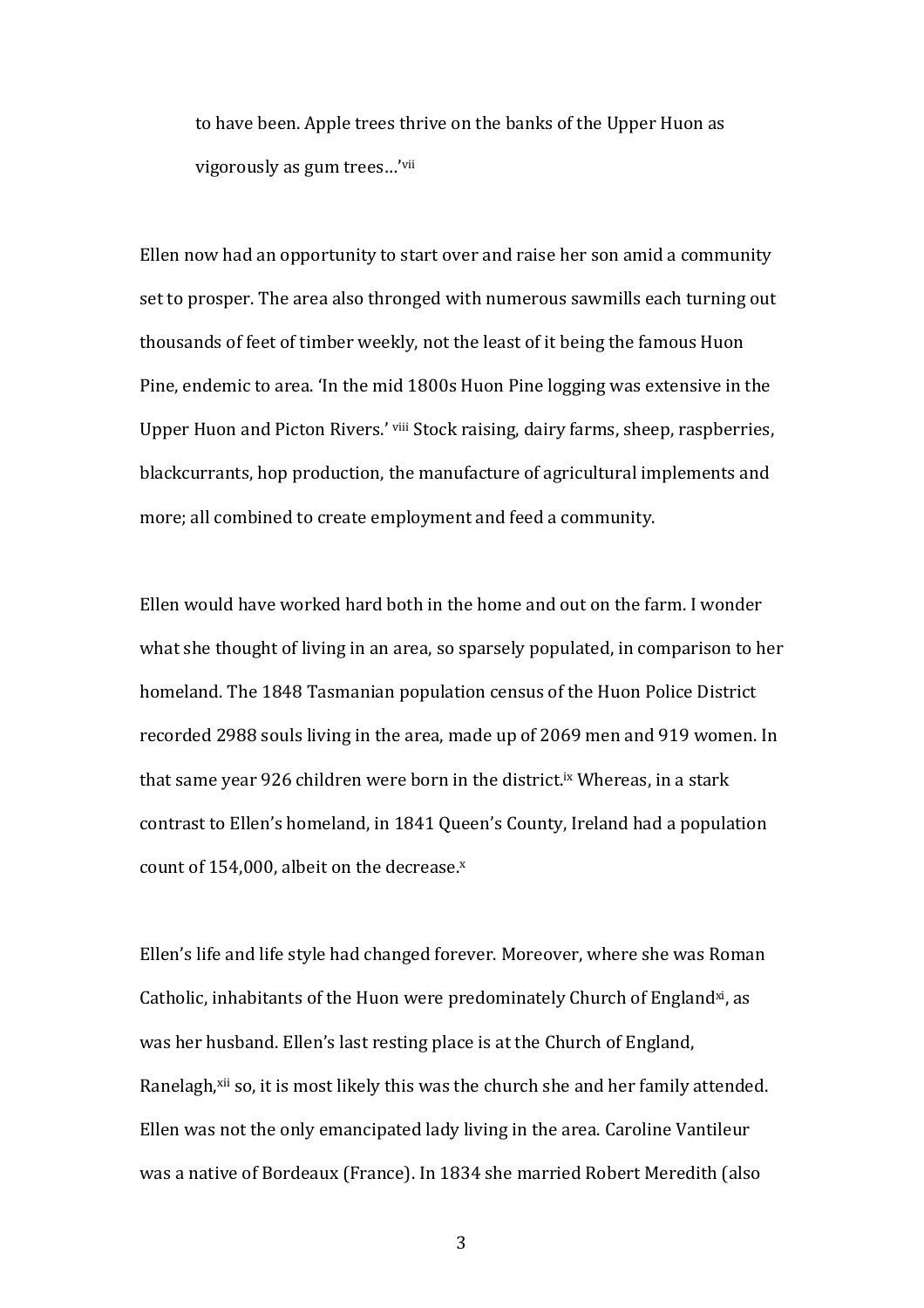an ex-convict)<sup>xiii</sup> and become a mother, whilst they were living near the Huon River, making Ellen and Caroline both young mothers at the same time.xiv Elizabeth Foreman was another former convict who resided in the area and married John Burgess in 1847<sup>xv</sup>. In 1850 their daughter Elizabeth was born in Franklin. It is also interesting to note that both Meredith and Burgess are still well know family names in the Huon. Convict women faced many a hardship before committing the petty crimes for which they were transported, and like Ellen, Caroline and Elizabeth no doubt had to quickly adapt to their new surroundings. Could these emancipated women have met and related their stories to each other at church?

Ellen and John had five children from 1844 to 1853. Their daughters Ellen, Mary, Sarah Ann and sons John and James, between them, added some 30 more children the community. Details of their lives and fortunes are well documented within the numerous family histories. But of note for his contribution to the local area is their eldest son John. Born in 1851, he married Matilda Newman in 1869;xvi they lived and raised their family at Oakley Farm, Bakers Creek, Ranelagh.

John Henry Bell was referred to in the local papers and thus we have an opportunity to gain an insight into his life. John was only 10 years old when his mother Ellen passed away, but how proud she would have been, when upon his death in 1913 the Huon Times reported that he had:

'started up a nursery business and earned a great reputation for apple trees and consequently commanded considerable support, and attained a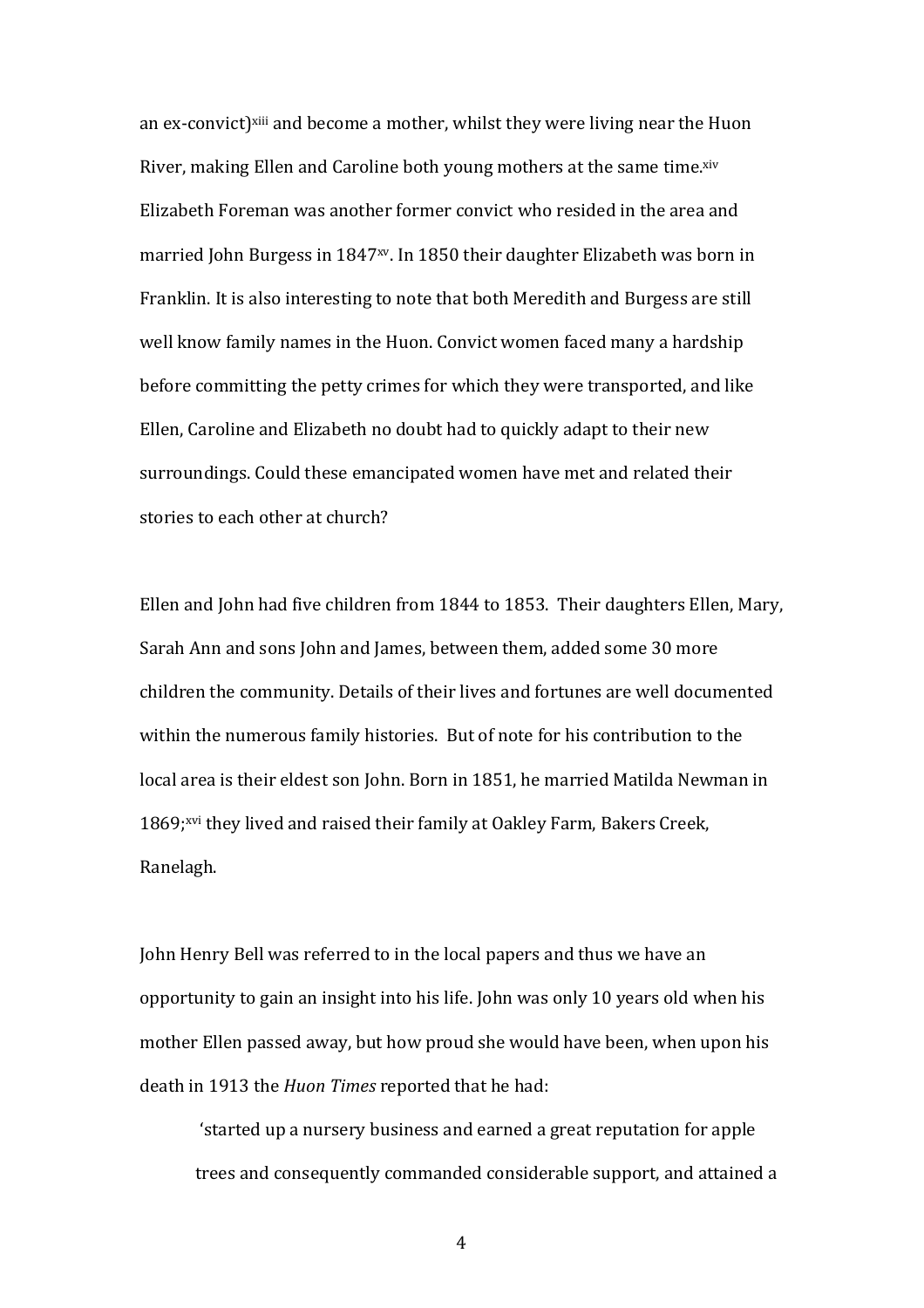large measure of success in his business. His sons intend to continue the business having been associated with their late father, and receiving the benefit of his practical experience there should be no doubt of their qualifications. xvii

The Daily Post (Hobart) also reported John's death in its Country News in July 1913, making mention not only of his nursery business, but also his small fruit and orcharding:

He was the leading young fruit tree grower of the Huon, and always had a big demand owing to his promptness and honesty in business, as well as in every other sphere of life in which he took part [he] settled here in the early days, when he was engaged chiefly in the milling and timber industry [he was] very highly respected and his death is deeply regretted.xviii

 His wife Matilda died five years later, and the Huon Times reported that she was also a respected resident of the area.xix John and Matilda's seven sons and five daughters followed in their parent's footsteps, both in business and raising their respective families as they are said to have lived by the traditional values of the time, where the men were in the field and the women took on the domestic routine, raising the children and also working beside their husbands. Life was especially busy when the fruit was in season. A routine that was no doubt only too familiar to Ellen. The stories of each of John and Matilda's children, Ellen's grandchildren, have also been well researched. Accordingly, it is only the story of their son John (3) that I will continue with.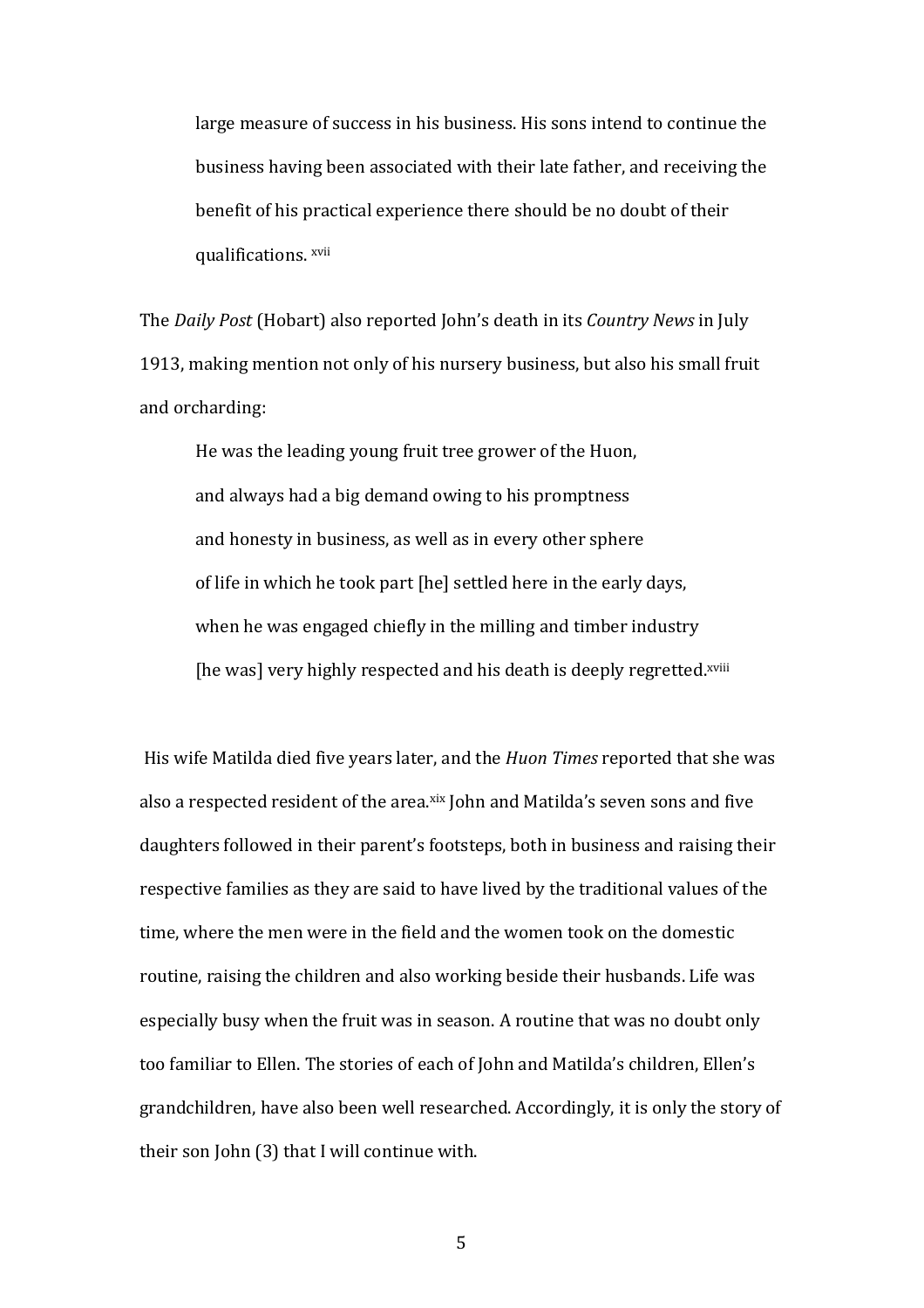John and Matilda's son John was born in 1871xx and married Laura Stanton in 1896xxi. Sadly Laura passed away three years later of scarlet fever just one week after giving birth to their second child,<sup>xxii</sup>. John married again; this time to Laura's sister Elizabeth and they had seven children between them, Ellen's great grand children.

John did very well as a farmer. His apples were shipped to England and his jam making expertise is well remembered. Wooden tubs of raspberries were initially pulled along on a sledge by horsepower, the berries pulped and put into a large cauldron over the fire. His grand children looked on as John stood on an apple case to put dollops of butter in the mix to stop the jam from spitting. But, he is also remembered for having his arms covered in scold marks! The raspberries were later put into kerosene tins and sealed ready for sale. Elizabeth became very well known in the district as a midwife when the doctor called on her to assist with delivering babies.

Ellen's descendants thus far had not only contributed to the population of the Huon area, but also through hard work, can be credited with advances in horticultural techniques surrounding the growth of the apple industry.

Bush fires were a constant threat. On one such occasion in 1853, Ellen and her young family faced uncertain times, when bush fires ravaged the Huon area. The Courier reported on Friday 13 January 1854, 'stories of individual suffering… heartbreaking in the extreme.' xxiii And, there were times of food shortages due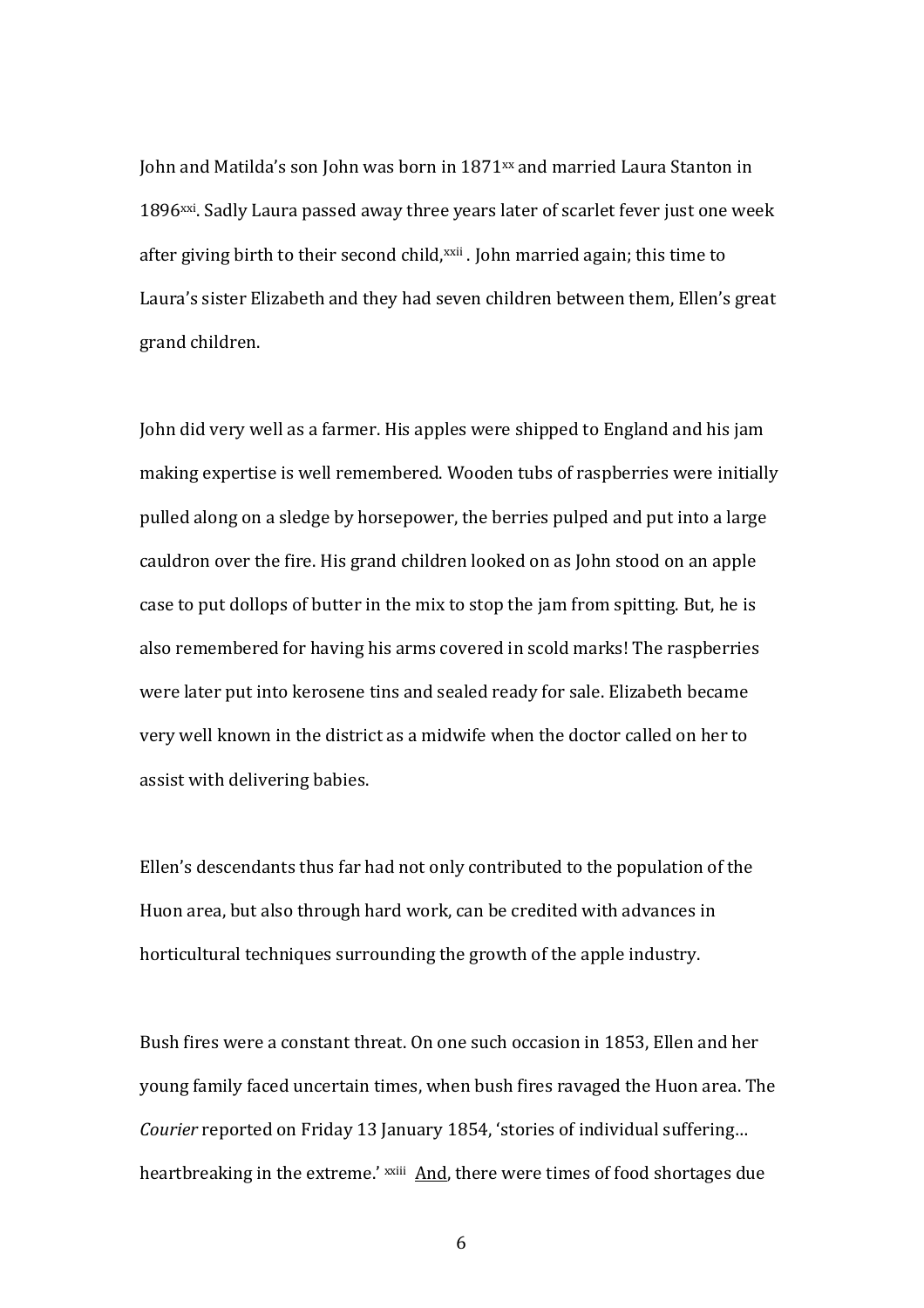to 'unseasonal weather and crop failure [the early pioneers] … [they] cooked thistles, nettles, watercress and dandelions [and the] eye of potato [was] scraped out and used for further planting.' xxiv How this practice must have stirred Ellen's heart and reminded her of Ireland. Wallaby [and], kangaroo provided a good feed and pelts were sold. Rugs were made from possum skins.xxv

And what of Ellen's young son, who travelled across the seas with his mother. William remained in the Huon and married Mary Ann Stanton in 1867<sup>xxvi</sup>, just six years after his mother's death. He not only became the proud father of eight children but also contributed to the community.

Upon William's death of a heart attack, in his 85<sup>th</sup> year, the *Huon Times* reported that he 'was a councilor of the Huon Municipality from its inception in 1906 to 1921 and was a J. P. for 15 years'; going on to describe his commitment to community and 'very kindly disposition [and] by his many acts of kindness, even to the sacrifice of his own personal advantage, he won many friends in all parts of the district'. xxvii Grand sentiments indeed, but certainly no mention of his journey across the seas with Ellen; and William's last resting place was not with his mother, but with many of the Talbot family, where the graves are almost lost amid the overgrowth of grass and bracken.

Sadly, Ellen died before the birth of her first grandchild, and, before she could stand proud of William's successful career in service to his adopted homeland.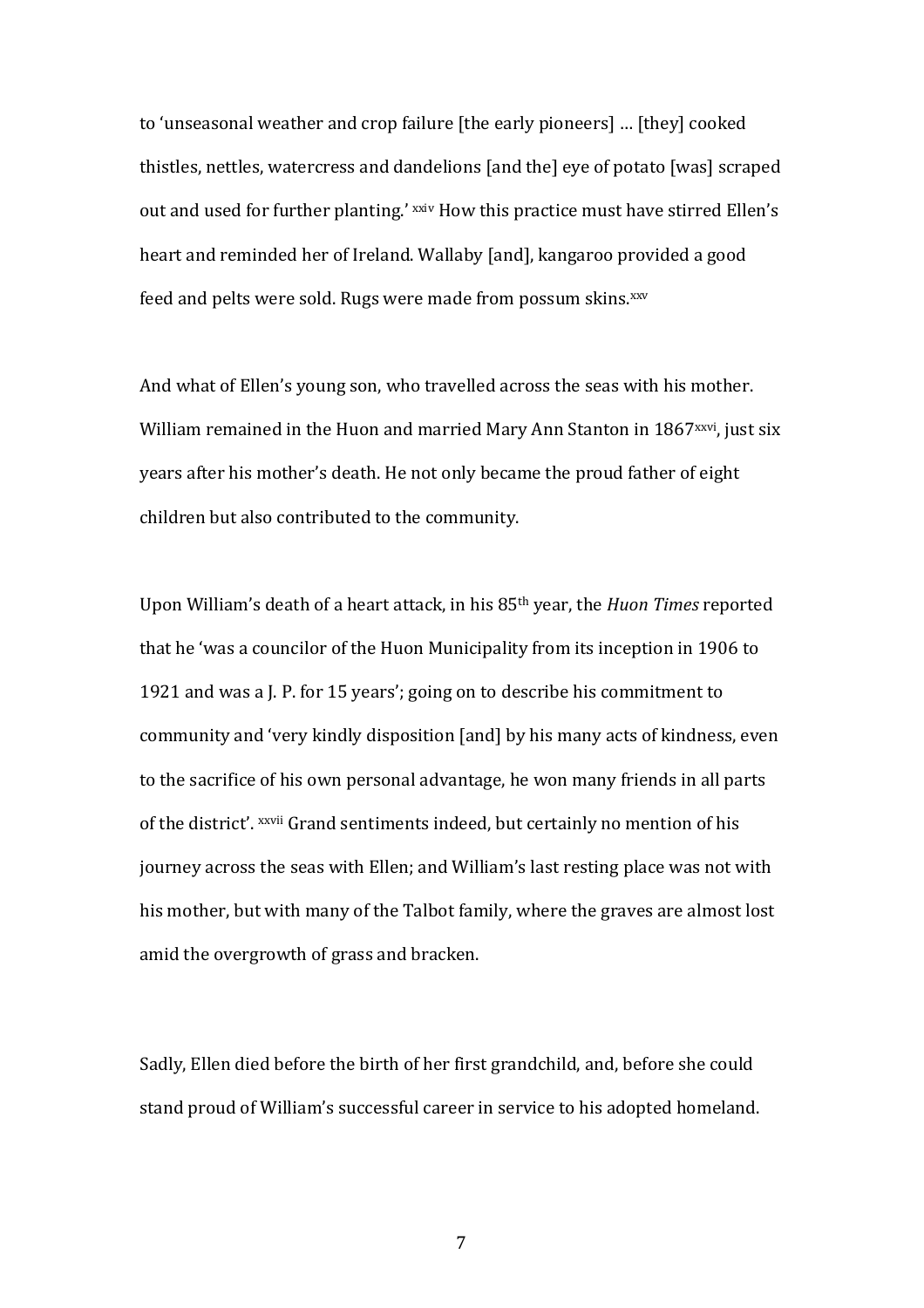Her husband John died 15 years later, but during that time, he at least, was able to enjoy watching their children and grandchildren grow into capable adults.

Statistics reveal that in 1867 the population of Victoria was around 96, where in Hobart the population had reached about 600.xxviii Taking into consideration that by 1861 Ellen and John had around 46 grandchildren, their family then, made up half the population of Victoria; certainly a significant contribution to the community.

During my research I have not only been able to discover a little more of Ellen's story, but have also met, quite by accident, new relatives. The photo of her gravestone has, you could say, gone viral. But what is of particular interest is the lack of knowledge among many of the descendants, of Ellen's past. So much so, that some have recorded Ellen's place of birth as Tasmania. Precious memories have been lost due to family taboos or a deliberate decision not to discuss the day-to-day life and social interactions of our convict ancestors, whose crimes were reflective of the necessity to take extreme measures in a daily struggle for survival. One relative has informed me that her mother stated, in no uncertain terms, there were 'no convicts in the Bell family'. Controversy also surrounds whether or not Ellen's husband was free settler or ex-convict. Ellen's past, her contribution to society, her own story has largely been forgotten.

So whilst the anonymity of so many quiet achievers of our past is palpable, Ellen's impressive memorial stands as a reminder to us all that whether born into nobility or destitution, no one can know or predict what their future holds.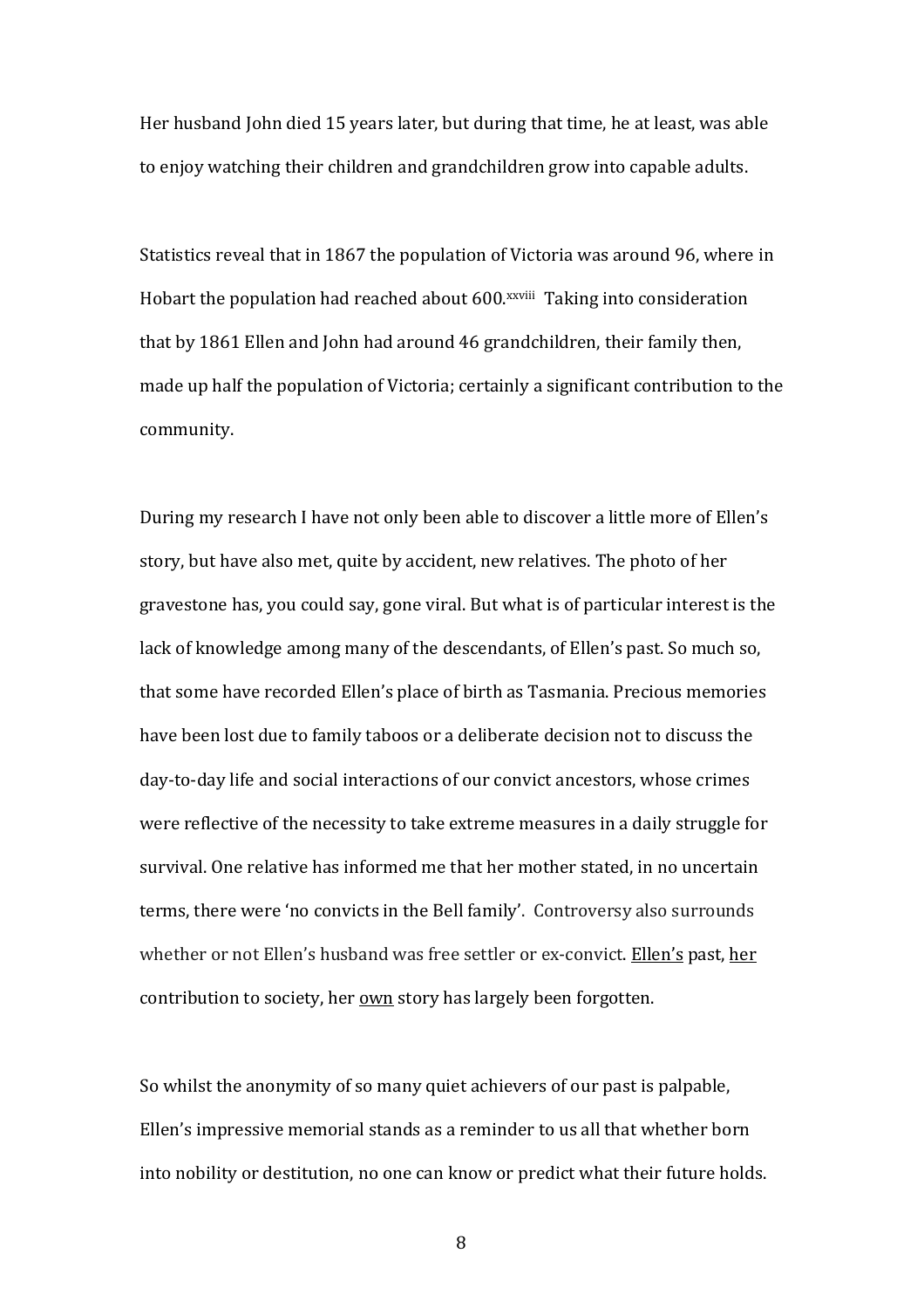She was a young mother with five children when the notorious bushranger John aka Rocky Whelan worked in the area for several months after absconding in 1854, xxix and Amy Sherwin, a soprano born near Huonville in 1855 became 'the first Australian singer to make an overseas impact'.

Ellen and her peers would have had little time for recreation as they took on life's challenges. Ellen contributed to her society with a determination to succeed, which she passed on to her children.

To end Ellen's story, this quote from American born woman Ruth Ann Schabacker, is not only particularly poignant when considering the carved ribbons upon Ellen's headstone, but perhaps sums up her perseverance and courage to make a difference:

Each day comes bearing its own gifts.

Untie the ribbons.

I am very proud of my great-great-great-grandmother Ellen Bell.

 $\overline{a}$ 

<sup>&</sup>lt;sup>i</sup> Waverly (1842), <u>www.female.convicts.org.au/docs/ships/Waverley1842\_SJ.pdf</u> ii Convict Conduct Record, Ellen McDarby, CON40/1/4.

iii Colonial Times and Tasmanian, 6 June 1848, Hiring of Probation Passholders, also on the FCRC web site.

iv Ibid.

<sup>v</sup> The Mercury 1860-1954, The Huon District: Its condition and Wants, from our special correspondent.

vi R. Woolley & W. Smith, A History of the Huon and Far South, Vol. 1, Huon City Council (Huonville, 2004), p. 111.

vii The Mercury 1860-1954, The Huon District: Its condition and Wants, from our special correspondent.